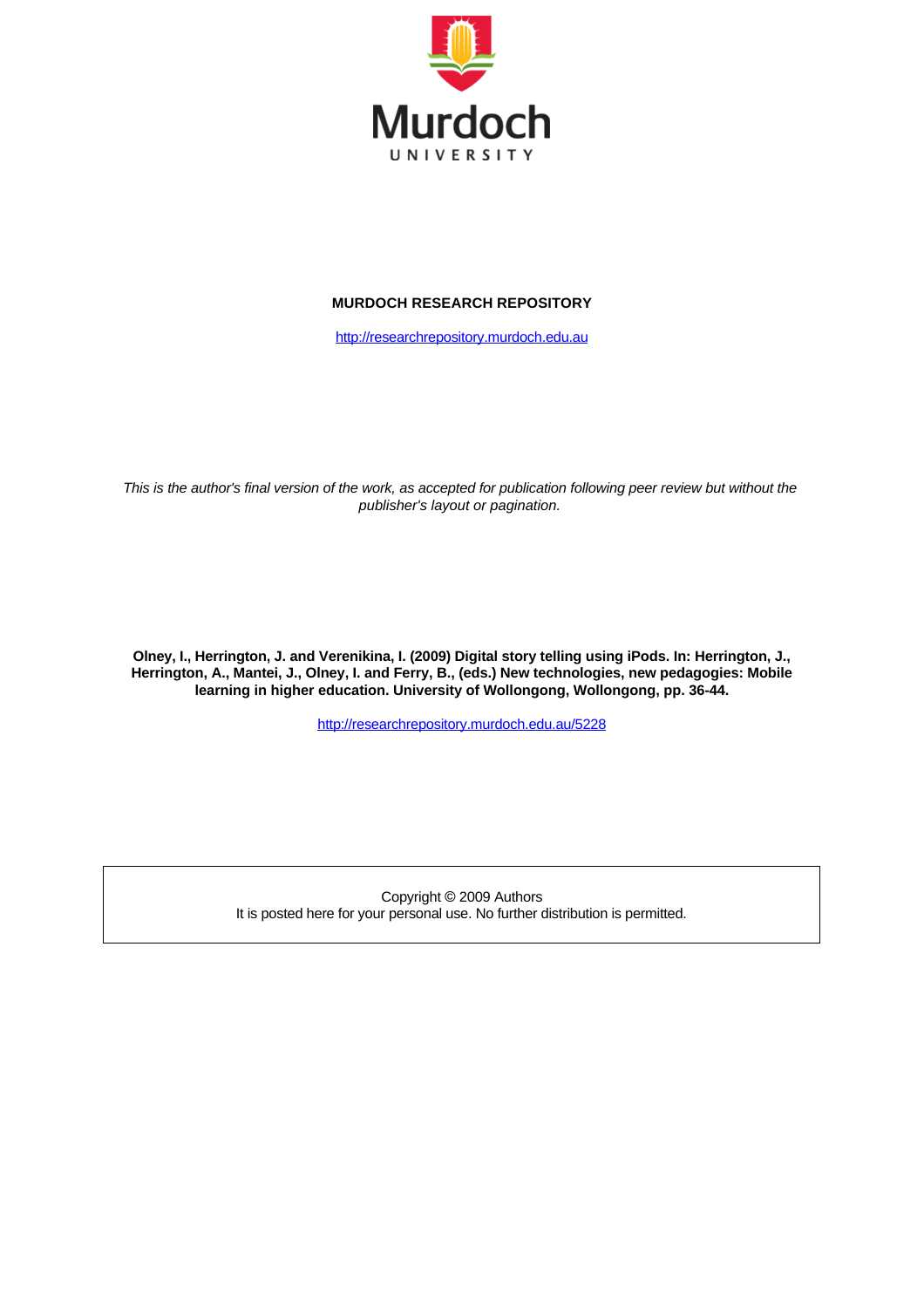# **CHAPTER 4**

# **Digital story telling using iPods**

**Ian Olney, Jan Herrington and Irina Verenikina** 

### **Abstract***:*

Nexpedagogie

**earning** 

*This chapter describes the experience of using iPods with preservice early childhood educators in an introductory ICT course. The approach taken was to use the mobile devices, not as the object of study in themselves, but as cognitive tools to be used to complete a complex and authentic task. Students used the iPods in groups to create digital stories appropriate for very young children, in the style of a children's picture book. The research explored the students' responses to the task and the pedagogical affordances of the devices in the early childhood setting.*

# **The challenge**

Many teacher education courses offer units or subjects in Information and Communication Technologies (ICTs), in order to prepare neophyte teachers for the  $21<sup>st</sup>$  century classroom. It is envisaged that such a classroom is one infused with technology, where students use technologies as cognitive tools to solve problems and create realistic and accomplished products. However, instead of preparing these future teachers to use technologies in creative and innovative ways, teacher education courses often focus on teaching *about* the technologies themselves, rather than how students can use them as 'partners in cognition' (Salomon, 1991), or to learn *with*, rather than *from*, technologies.

Too often, ICT courses focus on the hardware and software that is deemed appropriate in classrooms, where topics include: how to create a document using word processing software, how to make a spreadsheet, how to create a presentation (such as PowerPoint), how to access the internet and use browsers, and how to make a webpage using simple html. Such an approach has been likened to teaching 'hammer' rather than 'carpentry' (Oppenheimer, 1997, p. 62).

Instead, the learner, the technology tool, and the activity that students complete can form a joint learning system, where they build expertise, not only in the tool itself but also in the learning environment and activity within which they make use of the tool (Kim & Reeves, 2007). If such a learning environment is an authentic and complex one, it would provide: an authentic context and task; opportunities to access expert performance; multiple perspectives; opportunities for collaboration, reflection, and articulation; scaffolding by the teacher, and integrated, authentic assessment (Herrington & Oliver, 2000; Herrington & Herrington, 2007). Students can engage with a variety of technology tools as and when required, so that they are using (and learning) the tools to achieve a real purpose rather than as skills that can be checked off as completed.

This chapter describes a project where mp3 players (Apple iPods) were used as cognitive tools to create an authentic digital story book. The task involved creating a picture-book story for children, in a digital form with sound and visual effects.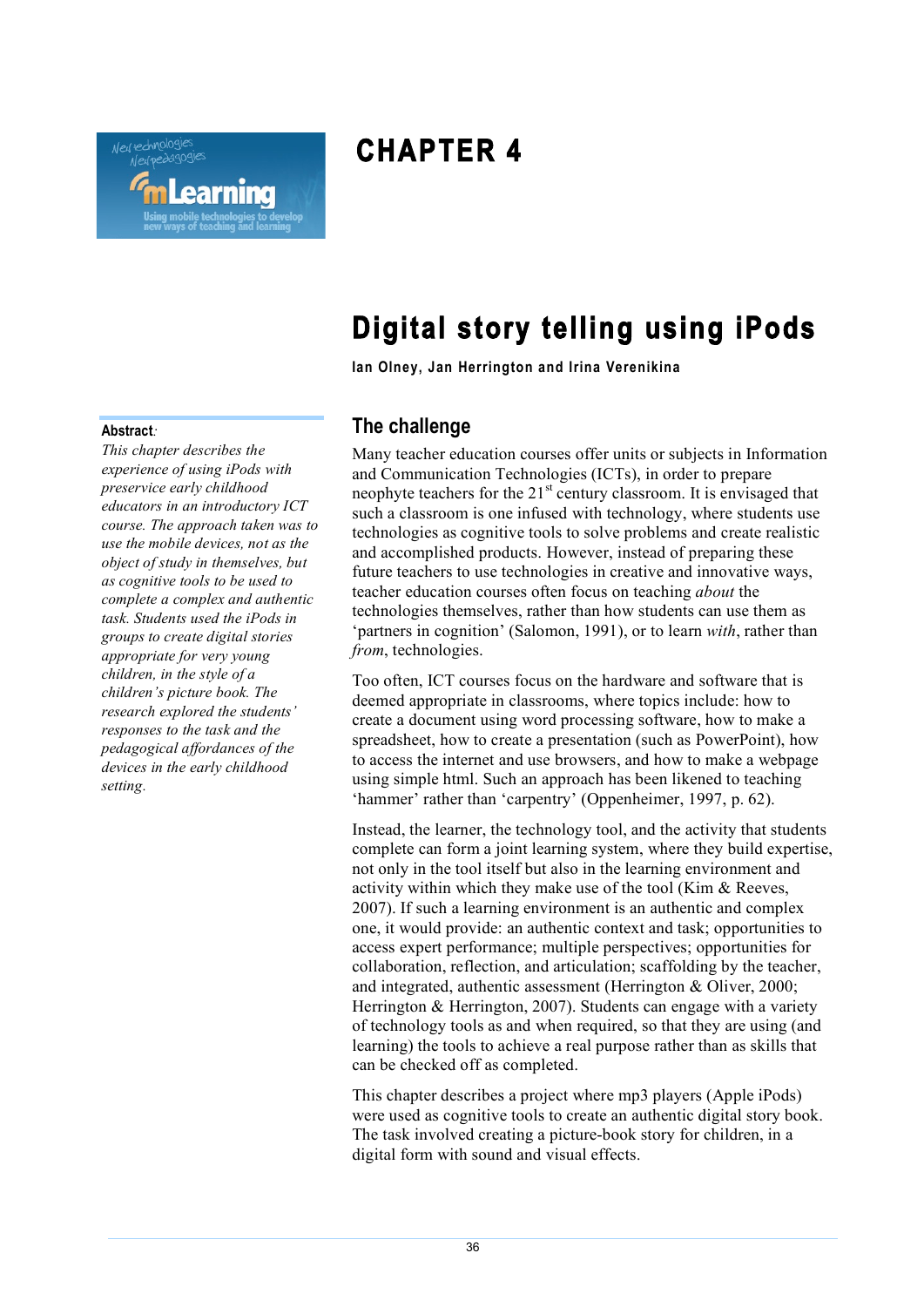## **Context of the study**

The study was conducted within a core ICT subject, offered at the beginning of the second year in BEd (Early Childhood) program. The subject was designed to provide preservice early childhood educators with the knowledge and skills of implementing modern ICT in a variety of early childhood settings in order to promote the development of young children. The subject aimed to address specific issues of the use of IT in early childhood education. These include:

- Developmentally appropriate ways of using ICT in early childhood settings,
- Integration of appropriate ICTs in early childhood curriculum and play, and
- Critical appraisal of ICT and computerised toys manufactured for young audiences.

Early childhood literature suggests that to be effective, ICT should be used in a pedagogically appropriate manner suitable for young children, that is, in an environment where children can play, actively explore, investigate, look things up, solve problems, and do puzzles and other activities which promote communication, interaction, discovery and problem solving (Downes, Arthur & Beecher, 2001, p. 144). It should be consistent with the child-centred philosophy of the early childhood classroom where children are active participants in their own learning and engage in a variety of hands-on activities (NAEYC, 1996a). In such an environment, the technologies would become 'integrated into the regular learning environment' of young children and would be 'used as one of many options to support children's learning' (NAEYC, 1996b).

The approach outlined above informed the design of the assignment tasks in the ICT subject for preservice early childhood educators, including the digital story task.

# **The authentic task**

The assignment comprised a complex authentic task that included six weeks' work in a 13 week semester (Weeks 4-9). Students were required to research and write a story suitable for young children, and to then use iPods and a range of other technologies and software as necessary to create a digital version of their story. The final product, a digital story, was aimed to be suitable for educating young children in an early childhood centre. Additionally, the students were encouraged to produce the kind of digital story that could be readily created in an early childhood centre by early childhood educators together with the children in their care given the appropriate resources. There were three classes of approximately 18 students, and eight iPods available for each class.

In the first of the six workshop classes, students were introduced to the iPod and its features, and to the task of creating a digital story for young children. The construct of 'cognitive tool' was also introduced, including discussion of how the device could be used to create a story, where students might invent new ways to use the device in context. Practical aspects of the exercise were then addressed, including determining the technology that would be available to students.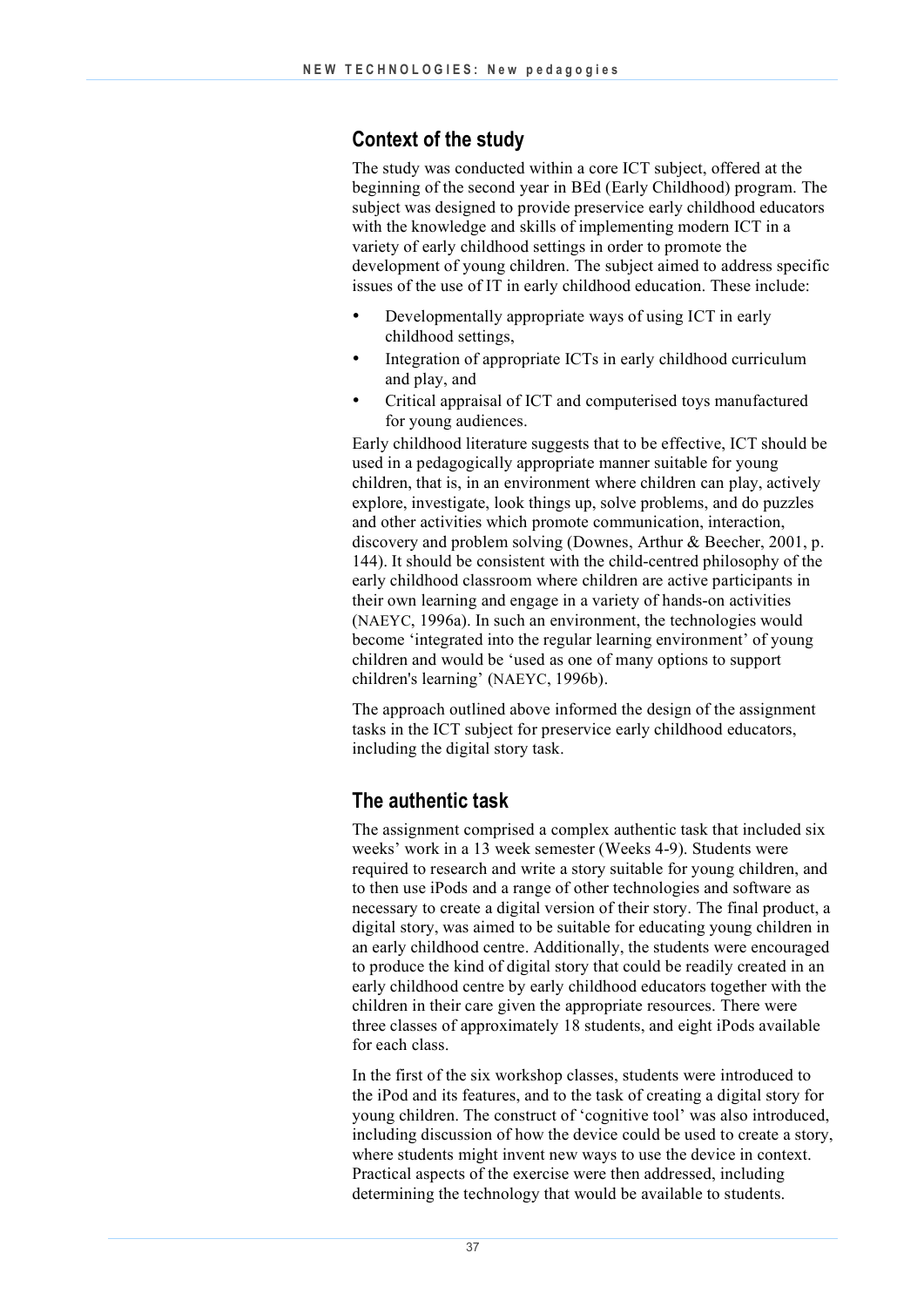Students formed groups of two or three, and one iPod was issued per group. Additional technology such as video and still cameras needed to be sourced, but generally the students themselves provided these items. The groups also had access to computers (a Macintosh lab), and additional software that was required to create the digital story (e.g., PowerPoint, GarageBand, iTunes, iMovie, iPhoto, Word, ComicLife and a range of image manipulation software programs). The students were also required to reflect on the process of creating the digital story in an online journal or personal blog.

In order to assist with the creation of a genuinely engaging and appropriate story, an author of children's books was invited to present a guest lecture for the class. In creating their stories, each group followed a different procedure but typically the processes included:

- Researching and choosing a suitable topic
- Brainstorming ideas for the story (using mindmapping software Inspiration, or pencil and paper concept maps)
- Writing and storyboarding the story
- Capturing and creating pictures and videos, or illustrations, as required
- Creating the 'pages' of the story (e.g., in PowerPoint)
- Recording audio narration (using iPods with attached microphones), and inserting music and sound effects (e.g., using software such as iMovie or Movie Maker)
- Combining all elements, together with credits, using PowerPoint, or iMovie (or similar) software.
- Creating a stand alone movie file by saving the PowerPoint story as a .mov file, or exporting the digital story (from software such as iMovie) ready for publishing either as part of a podcast, or sharing by display on the iPods.

On completion, students presented their stories in class sharing the creation and design process by way of PowerPoint presentations, movie demonstrations and explanations.

## **Research methodology**

In order to explore the educational potential of the digital audio players (iPods), research was conducted to investigate ways of designing and implementing teaching in authentic contexts that enhance student learning with understanding. For the project as a whole, the research focus of this stage was:

What pedagogical strategies facilitate the use of m-learning devices in authentic learning environments in higher education? Specifically for the use of iPods in an early childhood context, the research questions comprised:

- How do students respond to the use of mobile devices within an authentic learning environment?
- What are the affordances of an iPod for creating resources for early childhood learners?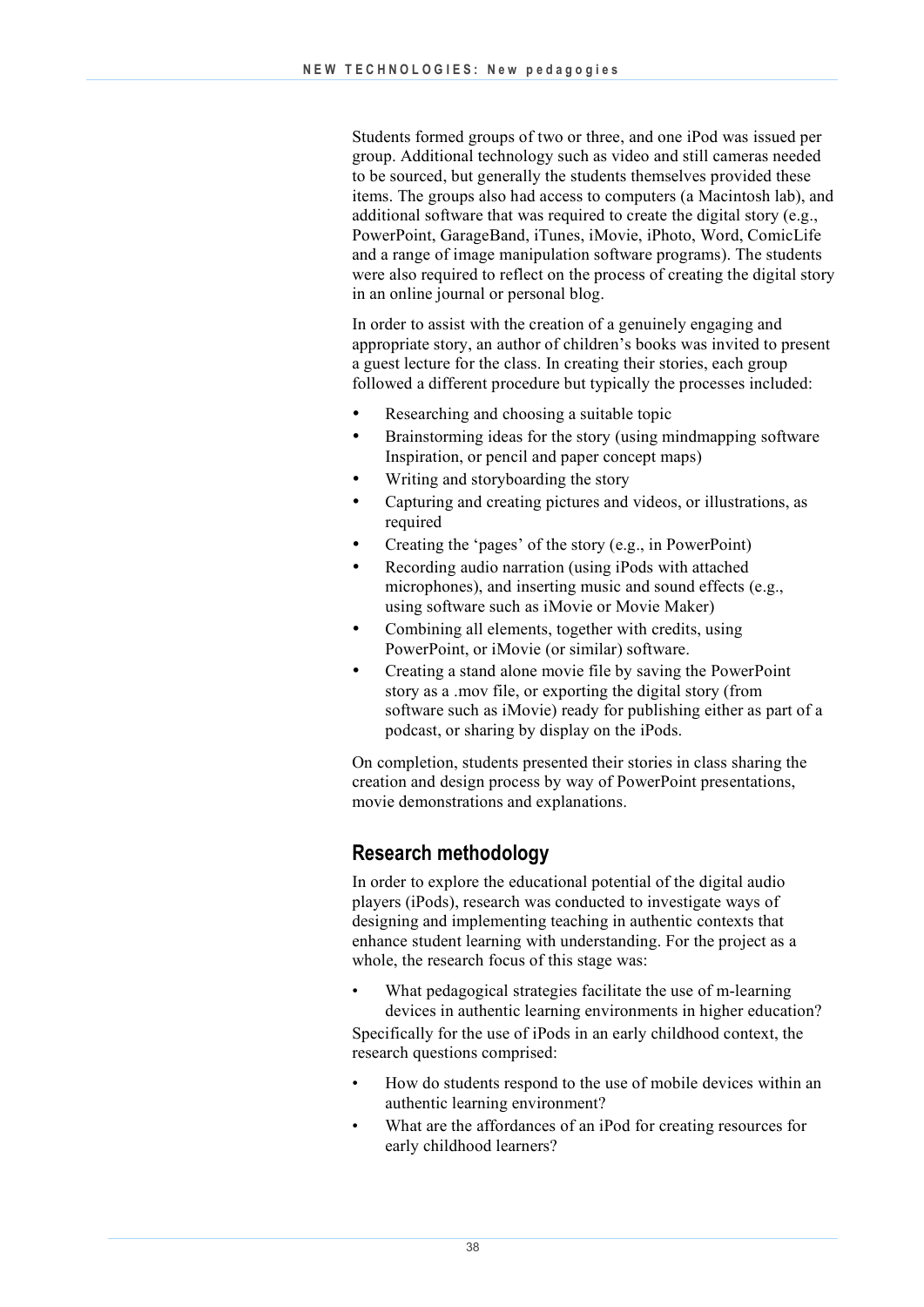What pedagogical strategies were required to assist the students' use of the m-learning devices as cognitive tools for their digital books?

The participants of the study involved 12 preservice early childhood educators –comprised of six story-writing groups (2 from each class). Group interviews of approximately 30-40 minutes were conducted at the completion of the task. Groups were selected on the basis of those most likely (in the view of the teacher/researchers) to provide the richest source of data across a range of views and levels of achievements. Reflective journals of participants were also reviewed and field notes taken as the task progressed. The interview questions focussed on the following areas:

- Technology affordances: What were the participants' views on the technology affordances of digital audio devices (iPods) for personal use, for higher education generally, and for early childhood education?
- Pedagogical strategies: What pedagogical strategies do participants believe facilitate the use of m-learning devices in authentic learning environments in higher education, and in early childhood education?

All data sources were analysed using a constant comparative method (Merriam, 1998) of determining major themes and issues. Data were further considered within the framework suggested by Miles and Huberman (1994) of the three stages: data reduction, data display and conclusion drawing and verification.

# **Discussion of findings**

## **Students' response to iPod use in authentic learning contexts**

In relation to the first research question *How do students respond to the use of mobile devices within an authentic learning environment?* in general, the preservice teachers responded very positively towards the use of the iPod, both in terms of their own learning and leisure, and in pedagogical contexts. When issued with the iPods, students were encouraged to ensure that all members of the group had a chance to keep the device for a couple of weeks and use it for a range of purposes, including leisure. In this regard, students reported using the iPod to download music into iTunes, downloading podcasts in areas of interest, and downloading television programs from sites such as the *Australian Broadcasting Commission* (ABC). They also reported using it to download books, as well as for a range of learning and reflective activities in their own roles as higher education students. For example, one student recorded her own reflections on content in another curriculum subject:

I recorded my PE [Physical Education] notes and played it in the car, through the stereo, while I was driving along.

As might be expected, however, not all students responded positively to the devices from the outset, because of their own circumstances. For example, some mature age students reported that they did not have enough time to explore the use of the iPod for leisure because of the pressure of study, work and family commitments.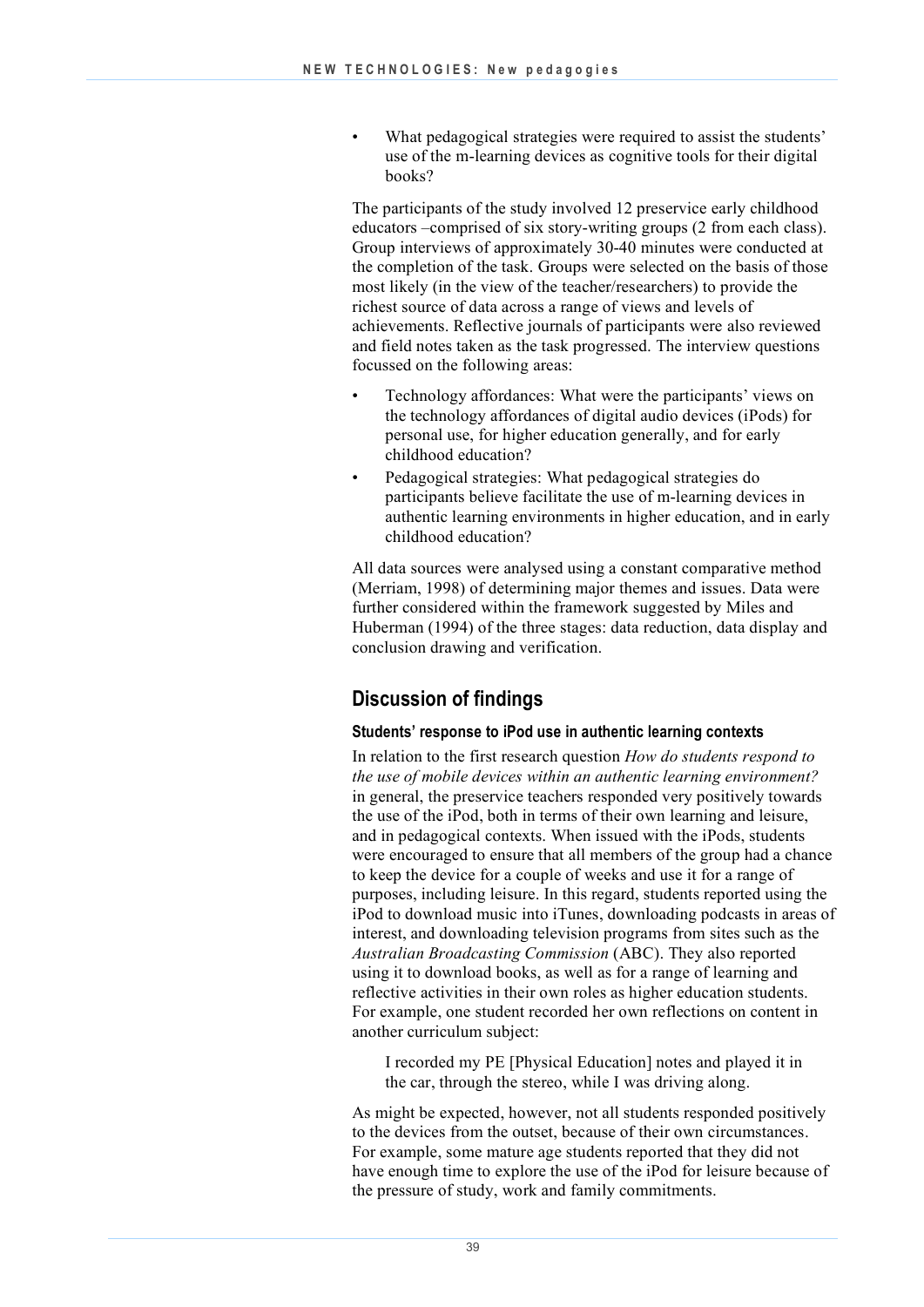Listening to podcasts and other content sources (including the University's *EduStream*: a system to provide audio recordings of lectures, presentations and visual images) appeared to be a common use for the iPods, reflecting the multitasking role that is almost mandatory for the modern student, many of whom have jobs and families to care for. One student explained how she had used the iPod, with the microphone attachment, in a classroom practicum to quickly note comments and anecdotal reports of student progress for assessment purposes.

In terms of the authentic task that students completed in the early childhood subject, they used the iPod principally to record the audio for their digital story, and other audio aspects of the task. For example, one group used the microphone attachment on the device to record several characters' voices over a period of time. This group also used the microphones to create individual sound bites for each page of the story, so that sound could be attached independently to each slide within the PowerPoint story.

One annoying aspect of the task related to issues of compatibility between operating systems (e.g., Windows and Mac OS) and between different programs (e.g., PowerPoint to iMovie). Nevertheless, when asked what were the most positive aspects of the task, one group agreed that learning a different operating system was beneficial:

Learning how to use a Mac, and the team work - it made us stronger and able to overcome deleting dilemmas.

Some students lost work through problems with synching on different computers with different versions of iTunes. Some students who were not familiar with iPods reported that it was not easy for them to deal with the interface. Some asked their younger siblings to assist them. More than one group also spent quite a lot of time perfecting animations and transitions in PowerPoint only to discover that these would not import into a .mov file.

As the student groups became more involved in the task, they sourced additional software in order to solve certain problems (e.g., editing of audio files or images). This in turn introduced additional issues associated with learning how to use the software and compatibility of file formats. In addition to the normal group project issues, such as coordinating meetings and participant contributions, the different levels of technology expertise was also a problem for a number of the groups. Interestingly this reduced as the project progressed and the groups gained more confidence in their ability to solve some of the technological problems. Informal lab sessions were also beneficial for sharing problems and solutions.

Generally, the response of the students to learning new and potentially complex technologies and software was made much more focussed and achievable through the use of the authentic task. The myriad of technology-related problems that were revealed in detail in many of the students' online journals were generally overcome because of a clear view of the final effects that the students wanted to achieve in their stories. This required some very advanced and creative problem solving.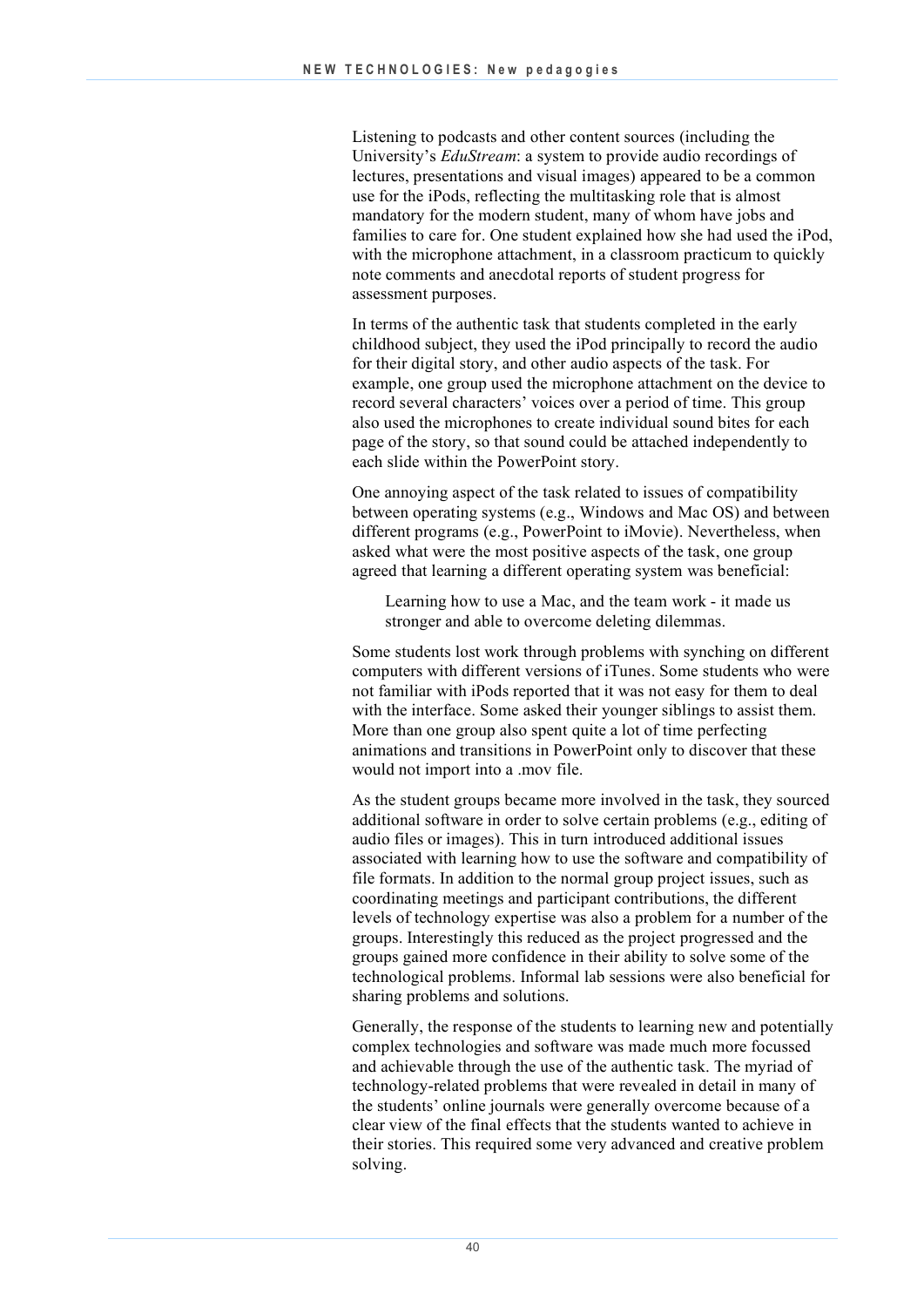### **Pedagogical affordances of the iPod**

In relation to the second research question: *What are the affordances of an iPod for creating resources for early childhood learners?* the students generally expressed the view that such technology is not readily available nor a particularly appropriate technology for very young children. They saw the iPod as an unusual technology to use, believing quite reasonably that most children in the target group would not themselves own or have access to mp3 players. However, the participants were able to suggest a range of activities that would be possible even if there was only one iPod (such as the teacher's own, or a school's device) in use in the classroom. For example, when asked how they might use iPods with young children in an early childhood centre, one preservice teacher suggested:

I'd definitely like to get them to write a story and paint the pictures [for a digital story]. It wouldn't be a big task … but the whole process would be fun for them. And they would really enjoy listening to the final story.

When prompted, students were able to suggest many appropriate activities using the iPod in an early childhood setting, for example:

- Recording students singing and telling stories: 'they love to hear their own voices',
- Recording classroom interactions to play back to demonstrate 'using your manners',
- Singing songs and making a class CD,
- Recording events that happened on holidays to share with the whole class
- Recording children's voices and then letting them listen: 'your recorded voice usually sounds quite different to what you might imagine. It would be quite interesting for young children to get to know the sound of their own voice'.
- Record children's reading so they can listen and reflect on how they read,
- Teaching them reading: 'have some difficult bits of text recorded for them so they can listen if they need help',
- Keeping files as a record of children's progress ' such as anecdotal records and running records',
- Producing presentations with a variety of sounds.

One student commented:

I feel through the tutorials, lectures and assessments I have gained some great ideas for my future classroom, in particular the digital book. I have seen how easy and enjoyable it can be.

Additionally, some of the preservice teachers anticipated that younger generations might be more familiar with the technology than early childhood educators themselves. For example one student noted:

You wouldn't need to teach young children how to use iPods, they probably would already know!

Another pointed out that teachers might be surprised at what their children produce in working with technology: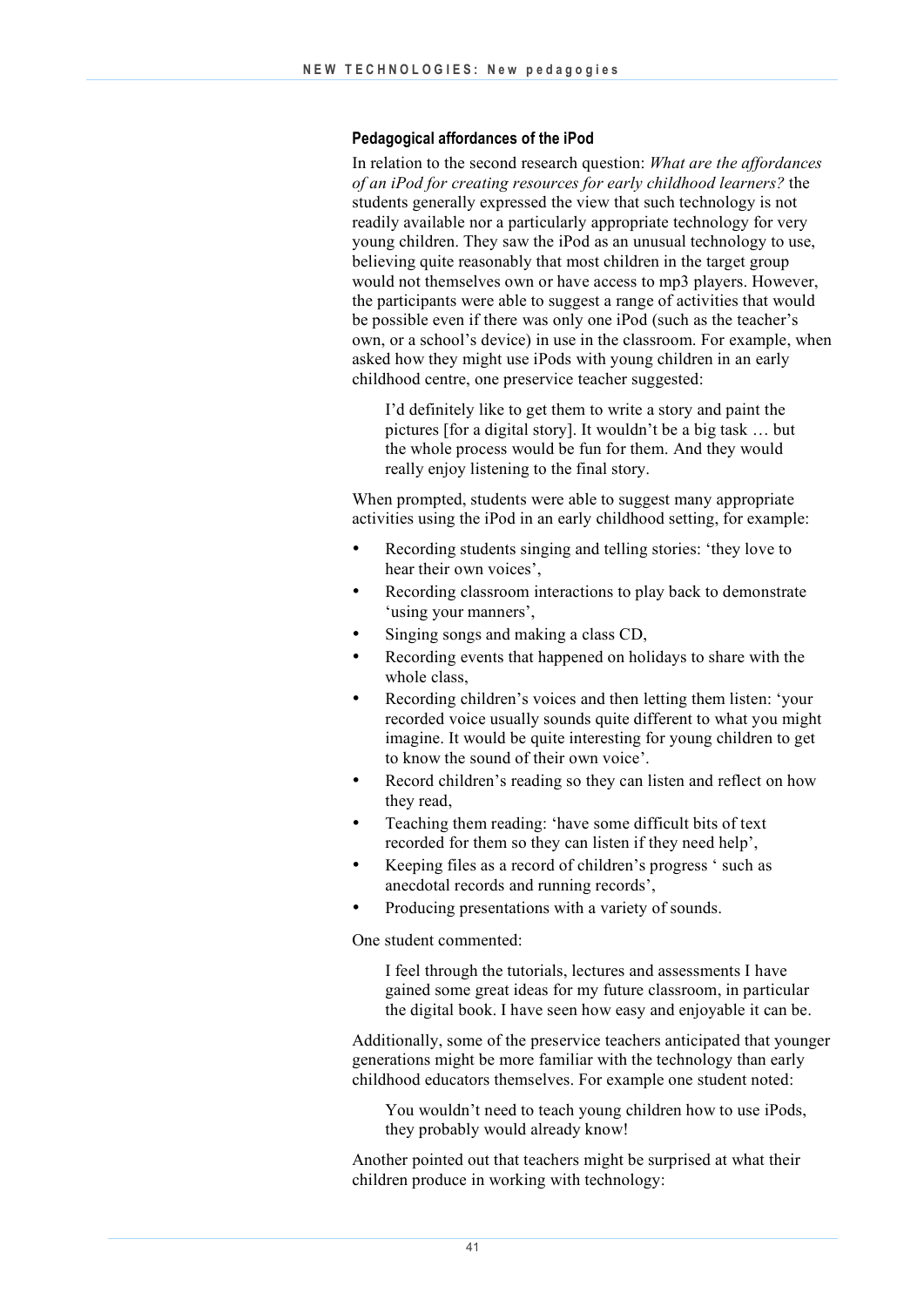I think that there are probably lots of other uses that it could have with the younger generation of our students. As teachers, we set them an assessment and what they give us will surprise us because they will be giving us ideas about how to use things. They've just got that wider view of how things could be used, whereas we tend to use it the way it's been introduced to us.

When asked how iPods could be used by preservice early childhood educators in their own study at the University, the participants were able to offer a number of ideas. As well as suggesting the downloading of podcast lectures, students suggested other more reflective tasks such as listening to supplementary audio recordings in the car while driving, or making anecdotal records about their own learning. One student also suggested that the iPod could be used by lecturers 'to capture the students' progress with the task, not only the final product'.

After brainstorming the potential uses of the iPod both in class and in the interviews, the students were able to suggest many interesting and innovative pedagogical uses of the device both in their roles as early childhood educators and as students at university.

### **Pedagogical strategies**

The final research question asked: *What pedagogical strategies were required to assist the students' use of the m-learning devices as cognitive tools for their digital books?*

The design of the pedagogical strategies in the early childhood learning environment drew upon principles of authentic learning, namely: providing an authentic context, an authentic task, expert performance, multiple perspectives, collaboration, reflection, articulation, scaffolding, integrated assessment (Herrington & Oliver, 2000; Herrington & Herrington, 2007).

The use of the authentic context and task of creating a digital story book appropriate to the teaching setting of early childhood proved to provide a strong framework for learning the ICT skills required of the introductory course. Not only did students learn how to use standard software packages such as PowerPoint and iMovie, but they also acquired and used additional software to achieve a given effect (e.g., Garageband, Audacity, Photoshop). Since many students used handdrawn illustrations, they also learned processes such as scanning and importing images, and they learned how to import and edit sound, music and sound effects. One student commented on this learning:

The product may not have been exactly what we wanted but we learned so much about what works, what doesn't work and how to apply the technology, that the product itself wasn't as important for learning as the process was.

Expert performance was provided in story telling largely through the guest lecture provided by a well-known children's author. In terms of the technology skills to be learnt in the course, it was provided through lectures and tutorials and the modelling of processes by course teachers, but also through reference to self-guided resources such as online support from hardware and software companies, and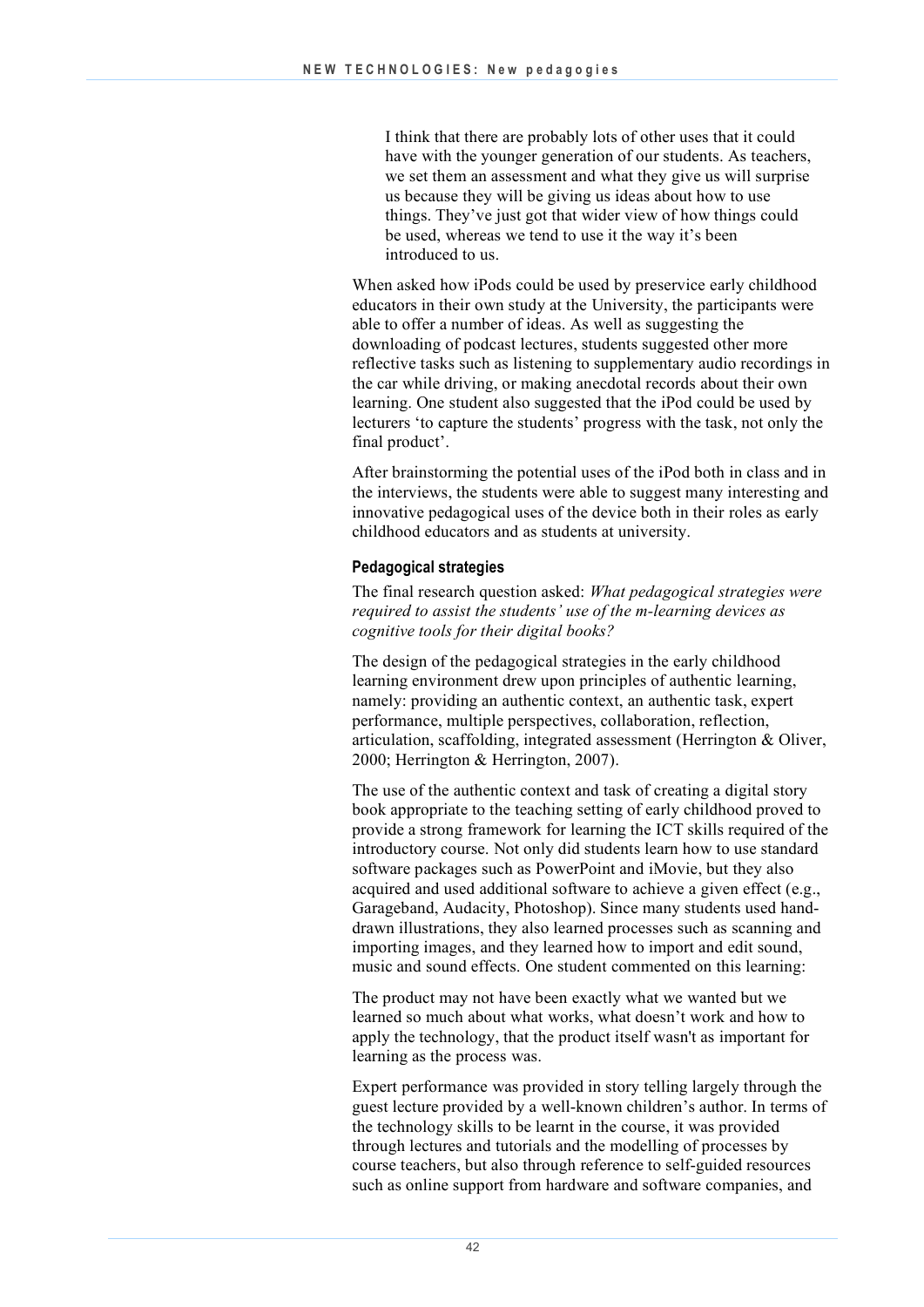printed sheets with basic instructions that were available from the subject website. This kind of support also provided multiples perspectives on the task and how it could be achieved. Some students said they perhaps would have benefited from more guided time with an expert for exploring the iPod and some of the pieces of essential software such as iMovie. They felt that self-exploration was beneficial but some concentrated input regarding the tools in the early stages of the task would have assisted many of the students. Nevertheless, such direct instruction was not part of the philosophy of the approach, and the sophisticated problem solving required by students, and the learning that resulted, in some ways vindicates this less didactic approach. As one student noted:

This was certainly a project which had it all, tears and laughter, frustration and excitement and even a little swearing thrown in for free. I am glad that we did not take the easy way out in the beginning. I have certainly learnt a lot.

Students collaborated in groups to achieve their final product and generally this was very successful. Students were advised to share the iPod during the weeks of use, so that all could become familiar with its features. One student pointed out: 'It was hard to share the iPod. It would be great to have one each'. Some groups also chose to cooperate rather than work together in a truly collaborative way. For example, one group chose to assign the iPod to a single person 'because she had a younger brother who had an iPod and could explain to her how to use it and during the whole task she was in charge of it'.

Through the group process and through public presentations of their work, the students had the opportunity to articulate their growing understanding of the technologies and processes they were learning. They were also able to reflect both *in action* and *on action* in this task (Schön, 1987), in action as they made decisions about how to proceed, and on action in their reflective journals. One student noted in relation to the problem-solving aspect of their reflection in action:

We faced a LOT of problems, but by asking people and through trial and error we came up with a solution. I really enjoyed working on our book with [my group] and I hope that our final product emulates the good times we had completing it!

The teachers' roles in the activity were: to provide initial information on processes; to support and scaffold the students as they worked on their stories; and to assess the students' stories and journals. The aim was to facilitate learning and to encourage the students to try new and innovative things with technology. This was illustrated in one student's comment about no longer being afraid of the technology:

What a challenge, but what a great feeling of achievement we all feel now its complete - well almost. We still need to transfer it on to the iPod and save it to Quicktime, but piece a cake right?? Yes indeed, these tasks no longer scare me, because we have proved to ourselves that with a little trial and error, perseverance and a few tears, we can succeed.